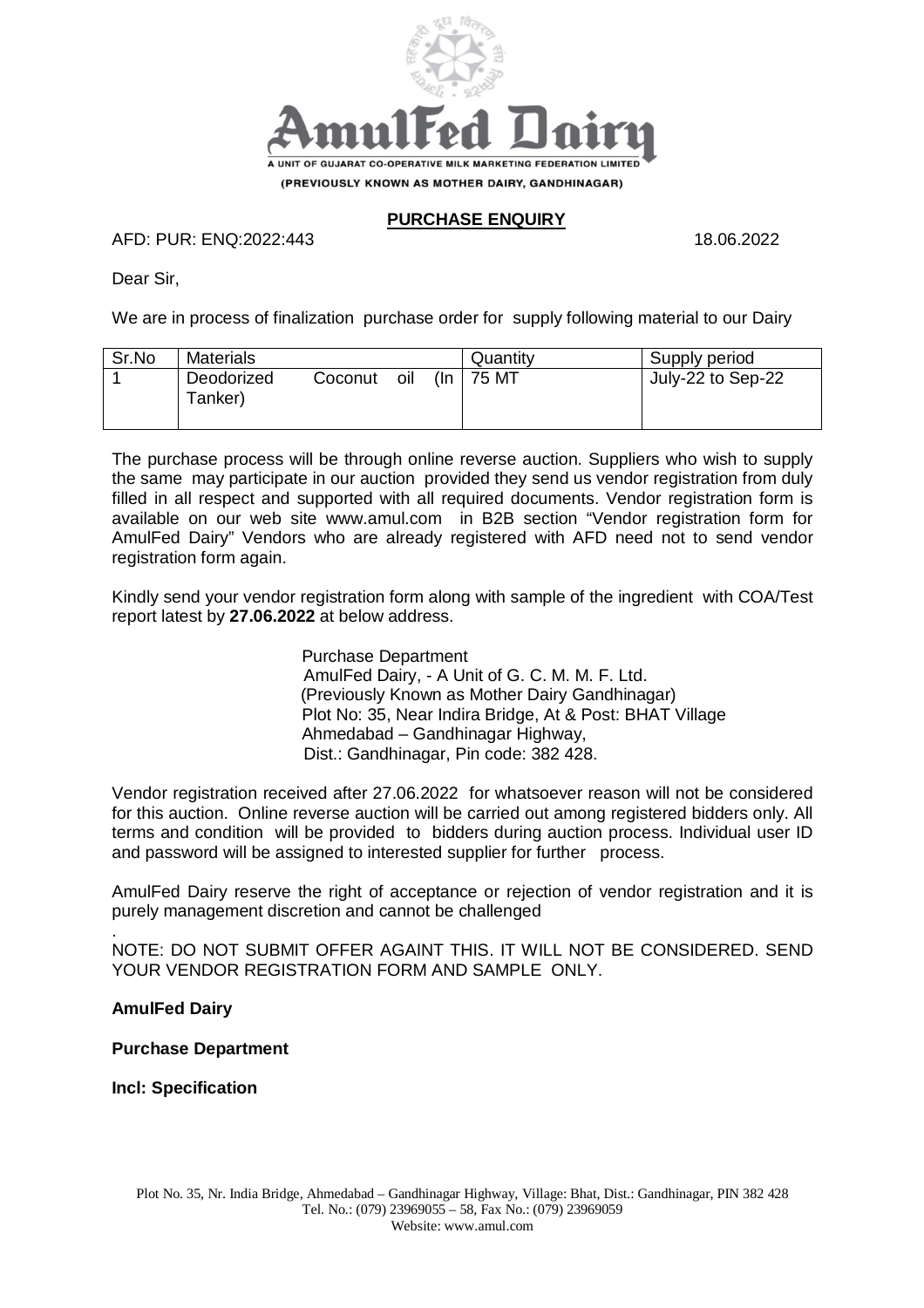

# **Title: Product Specifications for Refined Coconut Oil (Odorless) General and Physical Properties:**

- **1)** Coconut oil (naryal ka tel) means the oil expressed from copra obtained from the kernel of Cocos mucifera nuts. It shall be clear and free from rancidity, suspended or other foreign matter, separated water, added coloring or flavoring substances, or mineral oil
- 2) It is obtained by peeling, milling and drying the kernel of good quality coconut.
- 3) It shall be clear and free from rancidity, suspended or other foreign matter, separated water, added coloring or flavoring substances or mineral oil.
- 4) It should be physical refining and deodorized with steam.
- 5) It should be received with Certificate of Analysis
- 6) It should be passed through metal detector

| <b>Parameters</b> | <b>Standards</b>               |
|-------------------|--------------------------------|
| Color and Odour   | Transparent white and odorless |
| Texture           | Liquid at room temp.           |

| <b>Parameters</b>                  | <b>Standards</b> |
|------------------------------------|------------------|
| Moisture % (Max)                   | 0.1%             |
| Free Fatty Acid % oleic acid (Max) | 0.5%             |
| B.R. Reading at 40°C               | 34.0 to 35.5     |
| Refractive Index at 40°C           | 1.4481 to 1.4491 |
| P. Value (Min)                     | 13               |
| Saponification value , min.        | 250              |
| Iodine value                       | 7.5 to 10.0      |
| Haxane contain (Max)               | $5.00$ ppm       |
| Unsaponifiable matter, max.        | 1.00             |
| Acid value, max                    | 6.00             |
| Test for argemone oil              | Negative         |

#### *Chemical Specifications*

However, it may contain food additives permitted in these regulations and appendices of FSSAI.

Further, if the oil is obtained by the method of solvent extraction and the oil imported into India whether obtained by solvent extraction or otherwise, it shall be supplied for human consumption only after refining and shall conform to the standards laid down under regulation 2.2.1 (16) of FSSAI.